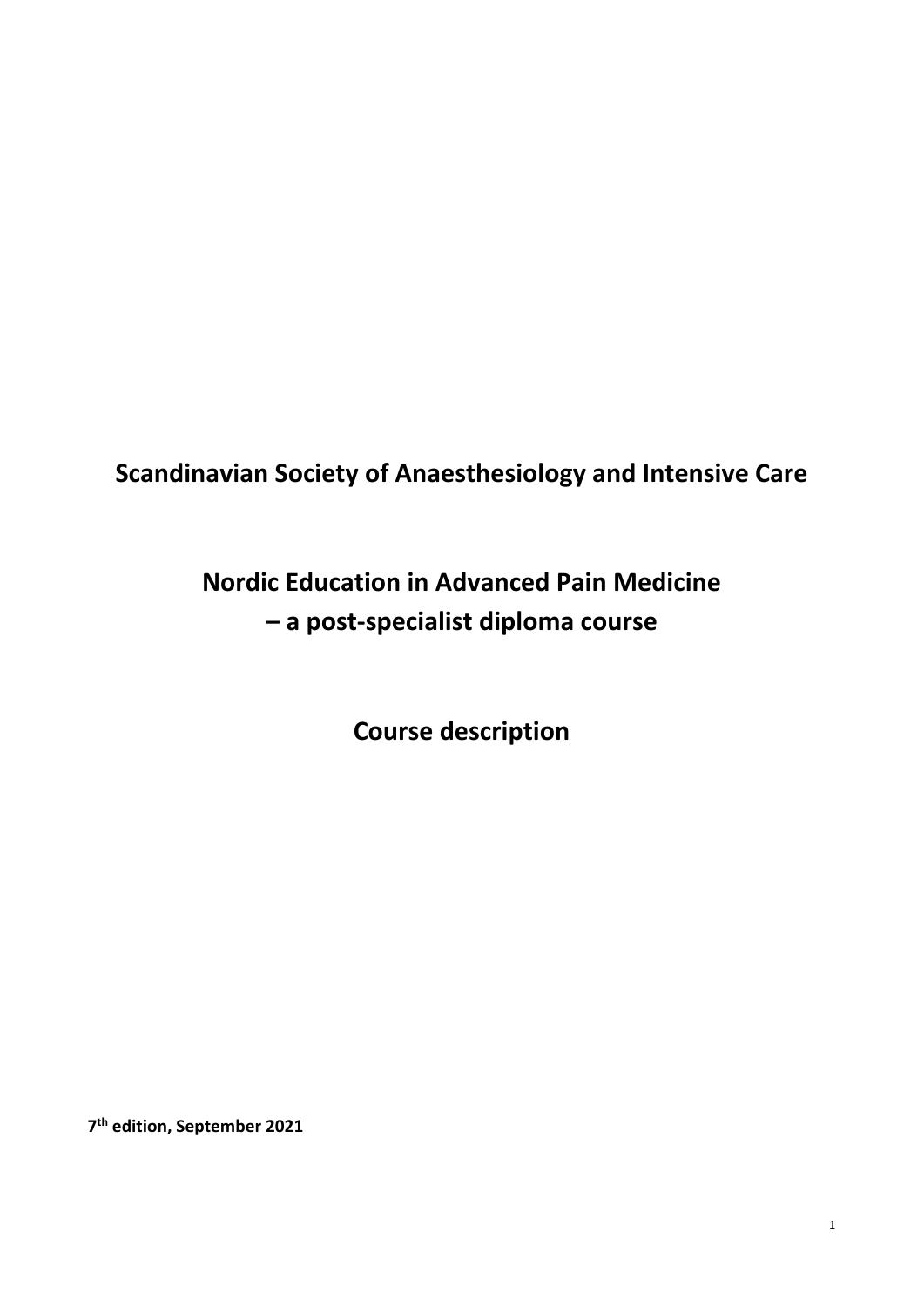## **Introduction**

The Nordic Education in Advanced Pain Medicine for Anaesthesiologists was established within the frames of the Scandinavian Society of Anaesthesiology and Intensive Care Medicine (SSAI) in 2001. The educational programme was originally designed for anaesthesiologists who had completed specialist training but due to the interest from other medical professionals, the course has been opened for other specialists interested in pain (e.g. neurology, neurosurgery, rheumatology, gynaecology, social medicine, paediatrics, palliative care, general practice).

The pain programme itself is contained within a legally structured, non-commercial, non-profit association with its own economy and without sponsors from outside the organization. The SSAI constitutes the umbrella organization.

The educational programme is comprised of a theoretical, scientific and clinical part. The theoretical part consists of 5 courses that adhere to the educational guidelines given by the International Association for the Study of Pain (IASP) in the "Core Curriculum for Professional Education in Pain". The scientific part consists of a project, survey or a similar task related to the pain area, approved by the educational board. Finally, the clinical part should last at least 3 months and take place at a classified multidisciplinary pain centre/clinic which has been approved by the educational board (see later for details).

There are no examinations during the course, but the student has to fulfil the criteria stated below regarding the three parts of the course (theoretical courses, project and clinical stay) to get the diploma.

More than 240 Nordic doctors have been granted the Diploma in Advanced Pain Medicine since 2001.

# **The Educational Board (the faculty)**

National Educational Board Members are

Carsten Boe Pedersen Pain Centre 'Liv med smerte', Hoersholm, Denmark carst1boe@gmail.com

Pernille Opstrup (*treasurer*) Pediatric pain service, Rigshospitalet, Copenhagen, Denmark pernille@opstrup.net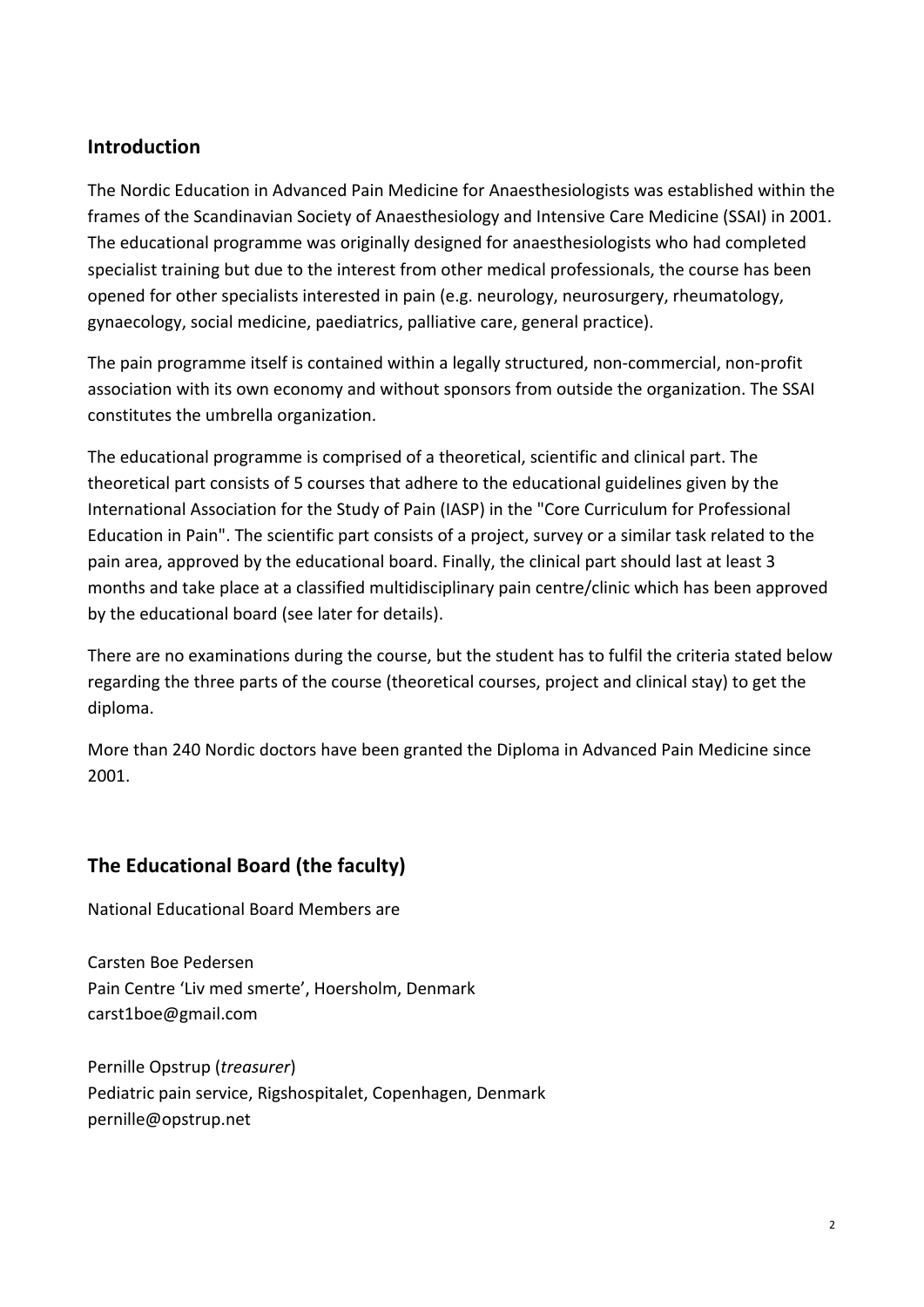Katri Hamunen (*chairman*) Department of Anaesthesiology, Intensive Care and Pain Medicine, University of Helsinki and Helsinki University Hospital, Finland katri.hamunen@hus.fi

Pekka Tarkkila

Department of Anaesthesiology, Intensive Care and Pain Medicine, University of Helsinki and Helsinki University Hospital, Finland pekka.tarkkila@hus.fi

Haraldur Már Gudnason Department of Anaesthesia and Intensive Care Medicine, Landspitali University Hospital, Reykjavik, Iceland harmagu@landspitali.is

Bjarni Valtýsson Department of Anaesthesia and Intensive Care Medicine, Landspitali University Hospital, Reykjavik, Iceland bjarniv@landspitali.is

Gunnvald Kvarstein The Arctic University of Norway (UIT), Tromsø, Norway gunnvald.kvarstein@uit.no

Audun Stubhaug Institute of Clinical Medicine, University of Oslo, Norway astubhau@ous-hf.no

Stephen Butler Pain Centre, Uppsala University Hospital, Uppsala, Sweden stevmarg@telia.com, stephen.butler@pubcare.uu.se

Rolf Karlsten Pain Centre, Uppsala University Hospital, Uppsala, Sweden rolf.karlsten@surgsci.uu.se

Karl-Fredrik Sjölund Pain Centre, Karolinska Hospital, Stockholm, Sweden karl-fredrik.sjolund@regionstockholm.se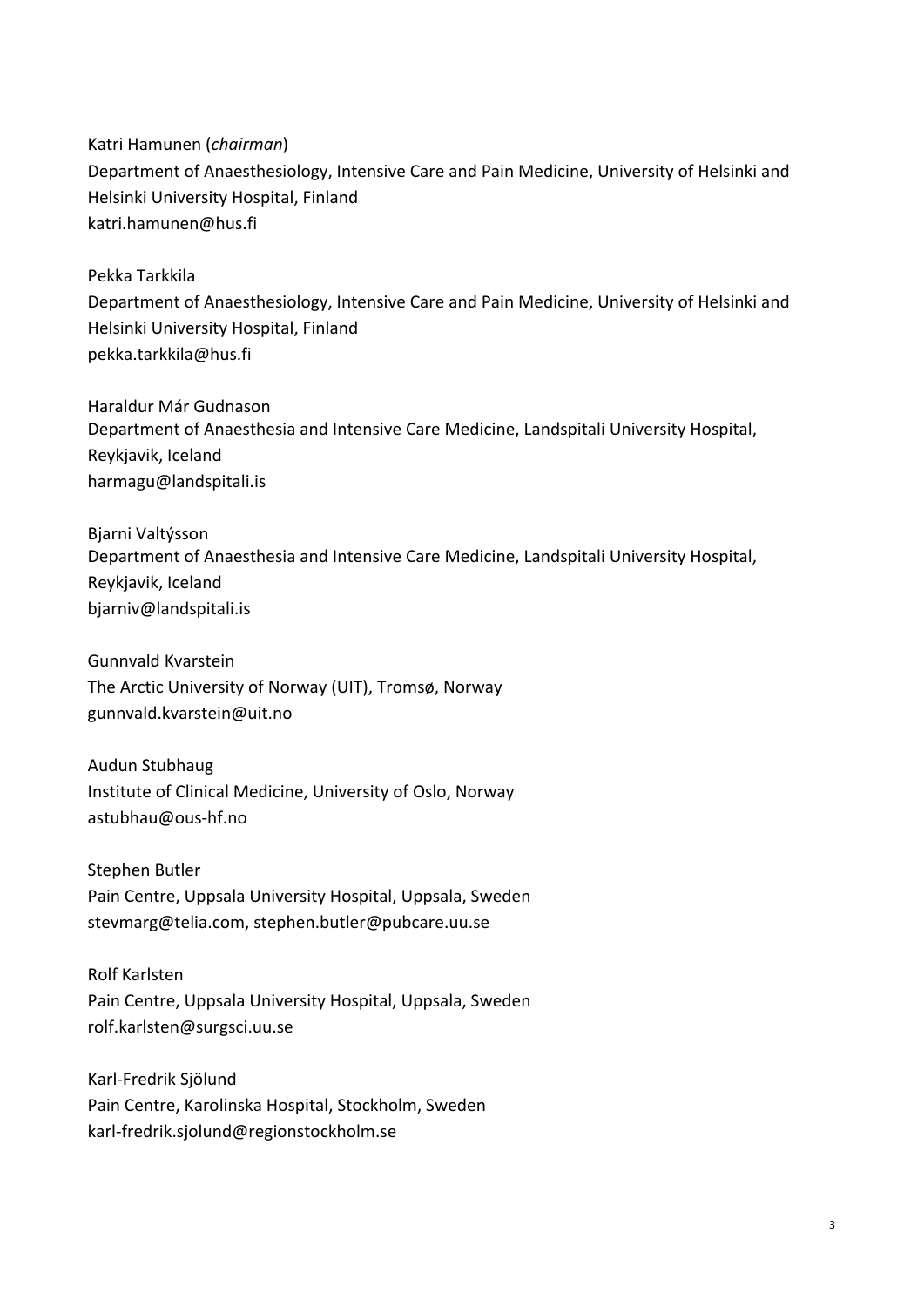#### **Secretariat**

Secretary Mai-Britt Lange, Denmark Mail: PainEdu@painedu.nu

All correspondence is done by mail.

The educational programme has its own internal website: https://www.nakos.no

Central Business Register: CVR number is DK-32582508

# **The pain problem in general**

Chronic non-cancer pain is a substantial health problem with prevalence rates between 20 and 25% in adult populations. For many people, the pain started without any definite trauma but a large number (5 - 40%) of patients with acute posttraumatic/surgical pain develops a chronic pain state. It is estimated that up to half of the patients in the acute posttraumatic/postoperative phase suffer from unrelieved severe pain with an increased risk of cardiovascular and pulmonary morbidity and mortality. Pain is even more prevalent in cancer patients and up to 90% experience pain and other bothering symptoms in the more advanced stages of the disease. Furthermore, an increasing number of cancer survivors develop a chronic pain condition.

Chronic pain conditions are associated with reduced quality of life and substantial societal costs. These costs are related to multiple and unnecessary investigations, ineffective treatments, compensation and/or support during disease and invalidity, and indirectly through loss of working capacity. Between 5 and 10 % of patients with chronic pain need specialized treatment typically in a multidisciplinary pain centre.

## **Types of pain treatment services**

Internationally specialist staffed pain treatment units are divided into: pain practice, modality orientated clinics, acute pain services, pain clinics and multidisciplinary pain clinics and centres. These are described in IASP's Recommendations for Pain Treatment Services from 2014, originally adopted 2009. Transferred to the Nordic countries and adjusted to the international classification requirements the mentioned units may be defined and separated as follows.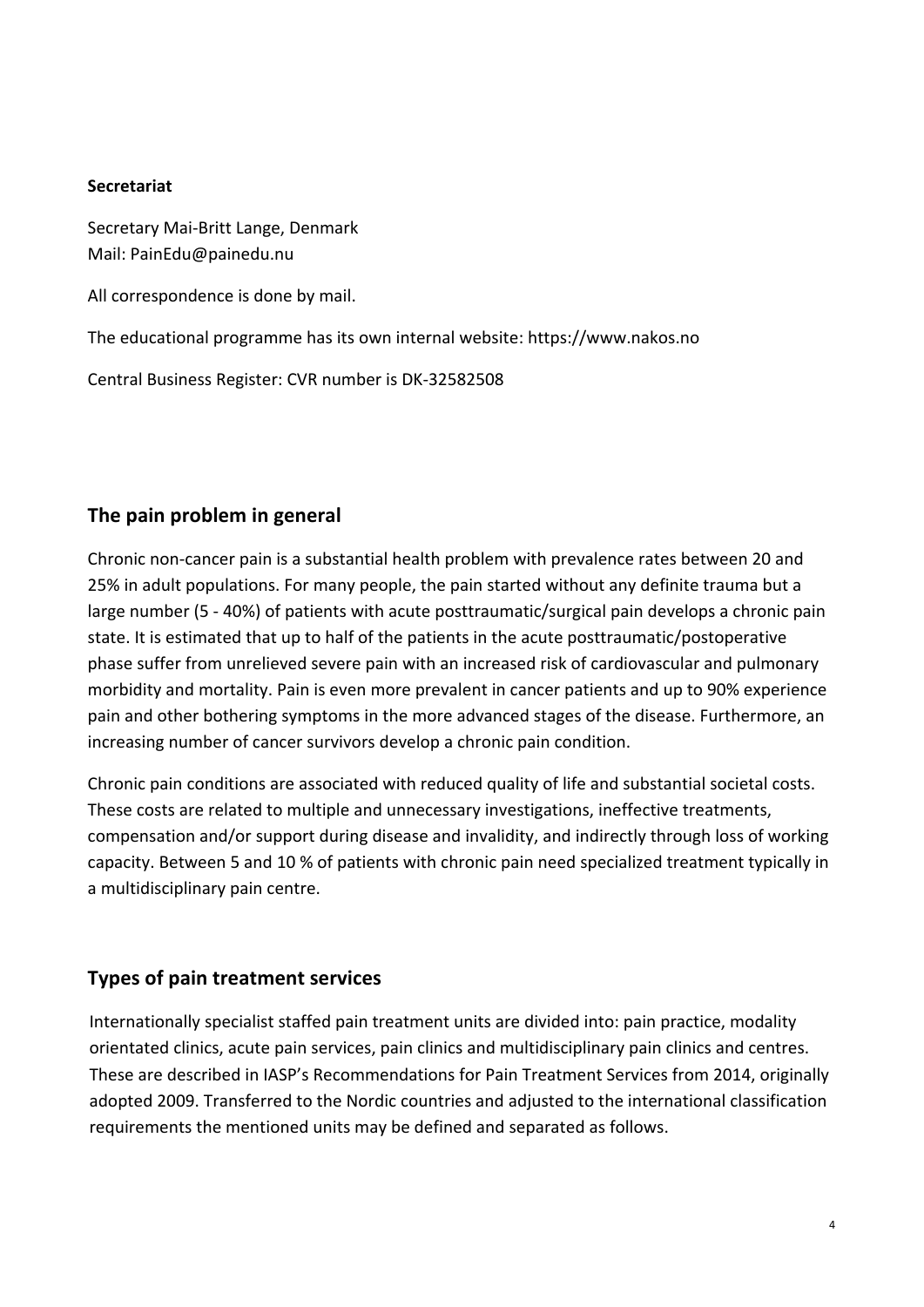#### **Pain Practice**

A single provider may have a pain practice if he or she is licensed in his or her specialty. It is recommended by IASP that he or she has completed specialty pain medicine training or equivalent, and is certified in pain management by the appropriate local or national credentialing organization. This provider must be knowledgeable about the contributions of biological, psychological, and social/environmental factors to pain problems. There must be a system for obtaining consultation as needed from health care providers from other specialties. In addition, the provider should refer patients to a multidisciplinary pain clinic or centre whenever there are diagnostic or therapeutic issues that exceed the provider's capabilities.

#### **Modality oriented pain clinics**

A modality oriented clinic is a health care facility which offers a specific type of treatment and does not provide comprehensive assessment or management. Examples include nerve block clinic, transcutaneous nerve stimulation clinic, acupuncture clinic, biofeedback clinic, etc. Such a facility may have one or more health care providers with different professional training. Because of its limited treatment options and the lack of an integrated, comprehensive approach, it does not qualify for the term multidisciplinary. In addition, the provider should refer patients to a multidisciplinary pain clinic or centre whenever there are diagnostic or therapeutic issues that exceed the provider's capabilities.

#### **Acute pain services**

An acute pain service (APS) as the name suggests helps provide pain control in cases of acute pain after major surgery and trauma for hospital in-patients. The APS is able to provide advanced pain management modalities such as intravenous patient controlled analgesia with opioids (IV PCA), continuous epidural infusions, neuraxial opioids, intravenous lidocaine infusions and continuous peripheral nerve blocks.

Staffing is by medical personnel, particularly anaesthetists and nurses with special expertise in acute pain management. There should be close liaison with physiotherapists, psychologists, pharmacists and other paramedical personnel as well as collaboration with surgical and other specialties involved in the patient's overall acute perioperative care.

An after-hours service with appropriate consultant involvement should be provided including service for patients with acute or acute-on-chronic pain problems.

The service should include development of specific policies, protocols and guidelines for treatment and monitoring as well as education of physicians, nurses and other staff members and students.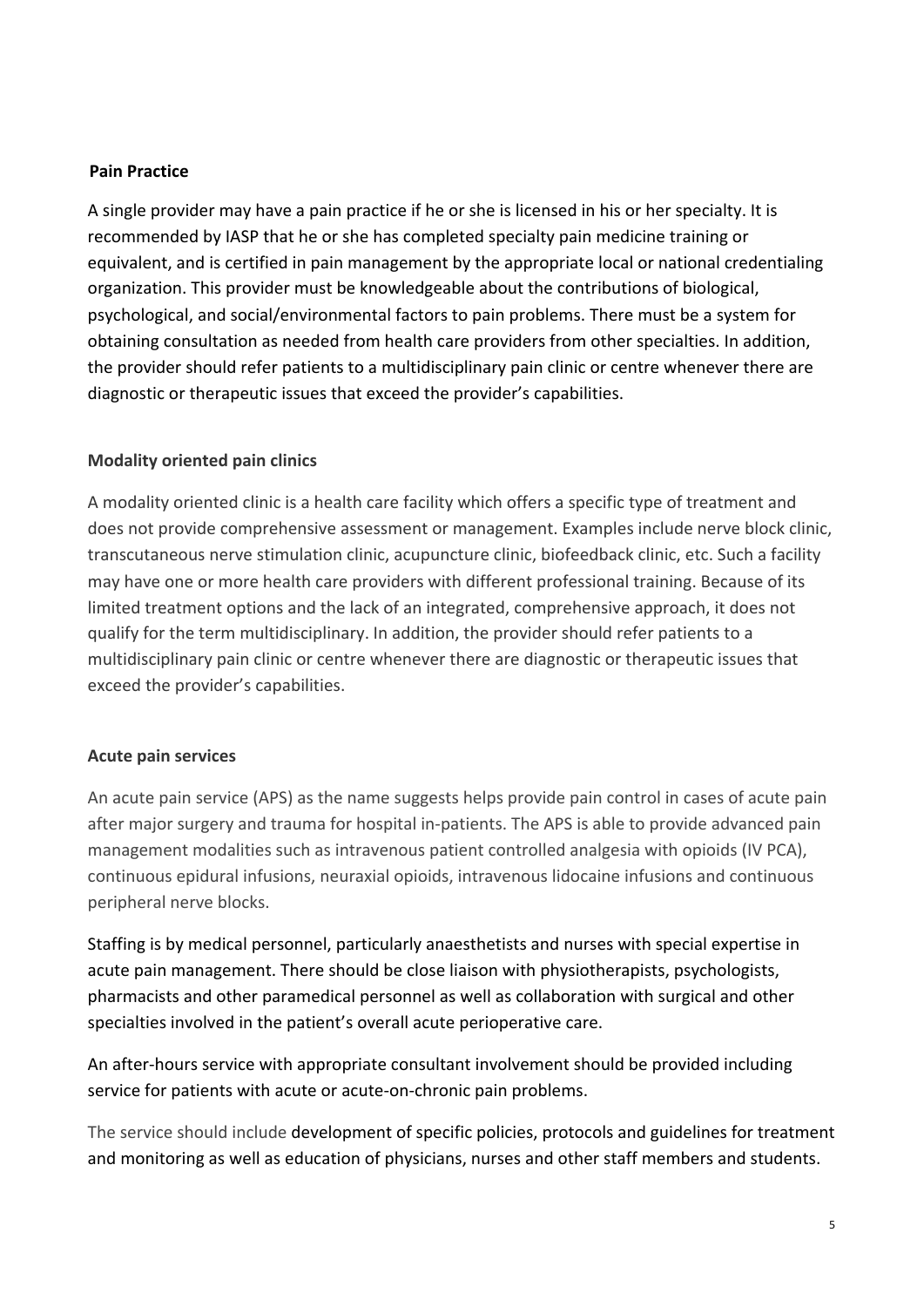A quality improvement program is essential and research should be encouraged but is not obligatory in non-university hospitals.

## **Pain Clinic**

A pain clinic is a treatment unit focusing upon the diagnosis and management of patients typically with chronic pain but also pain of more acute character and cancer related pain conditions (Finland and Denmark). A pain clinic may specialize in specific diagnoses or in pains related to a specific region of the body. This type of unit may be private or public, and when at hospitals often linked to the anaesthesiologic department.

The staff consists of physicians, nurses, secretaries, possibly with a limited multi-professional capability through appropriate consultative and therapeutic services.

It is recommended by IASP that a pain clinic should have access to and regular interaction with at least three types of medical specialties or health care providers. If one of the physicians is not a psychiatrist, a clinical psychologist is essential.

For hospital bound pain clinics the teaching and educational obligations will be in that hospital for relevant groups of the staff and there are no obligations for research.

## **Multidisciplinary Pain Clinics**

A multidisciplinary pain clinic differs from a multidisciplinary pain centre only in that research and academic teaching activities are not necessarily included in its regular programs. As with a multidisciplinary pain centre, the multidisciplinary pain clinic staff should include clinicians from a variety of medical and other health care disciplines; all clinicians should have documented expertise in pain management. The clinicians who assess and treat patients in the pain clinic should include physicians, nurses, mental health professionals (e.g., clinical psychologist, psychiatrist), physiotherapists and/or occupational therapists. The clinic should be able to treat any type of pain problem; thus, there must be a system for obtaining consultation as needed from physicians from disciplines not included on the staff. A multidisciplinary pain clinic may have diagnostic and treatment facilities for outpatients, inpatients or both. The clinicians should communicate with each other on a frequent and scheduled basis about patients and pain centre policies, procedures, and therapies. Care is delivered in a programmed and coordinated manner, and is patient-centered, up-to-date, evidence-based, and safe. Clinical activity must be supervised by an appropriately trained and licensed clinical director with documented expertise in pain management. All the providers in the clinic should be appropriately qualified and licensed in their specialty and should be knowledgeable about the contributions of biological, psychological, and social/environmental factors to pain problems.

Patient assessment and treatment should be multidisciplinary/interdisciplinary, involving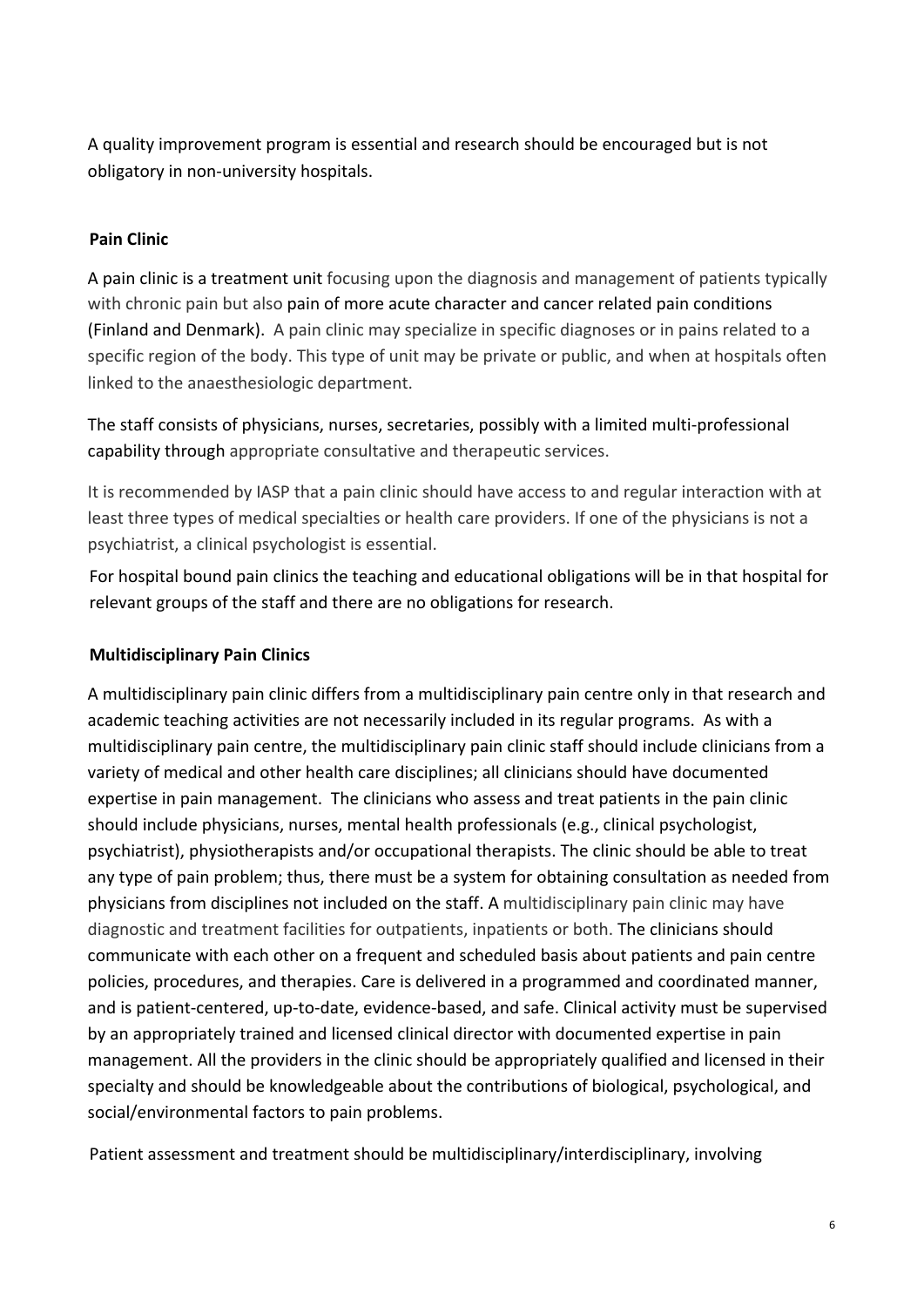appropriate specialists as needed, to ensure optimal management of all biomedical and psychological aspects of pain problems. Treatment should aim to improve pain and/or pain management, and also to improve patient physical, psychological, and work and social role functioning. The clinicians should be familiar with all relevant treatment guidelines, and these should be considered in planning clinical activities. The clinic staff should routinely collect and summarize data on the characteristics and outcomes (including but not limited to pain intensity, psychological distress, function, and quality of life) of the patients evaluated and treated, and should engage in continuous quality improvement efforts.

## **Multidisciplinary Pain Centres**

A multidisciplinary pain centre is located at a university hospital and is distinguished by the broad range of its clinical staff, patient care services, pain conditions treated and educational and research activities. It should be part of or affiliated with a higher education and/or research institution.

The staff should include clinicians from a variety of medical and other health care disciplines; all clinicians should have documented expertise in pain management. The clinicians who assess and treat patients in the pain centre should include physicians, nurses, mental health professionals (e.g. clinical psychologist, psychiatrist), physiotherapists and/or occupational therapists. The centre should be able to treat any type of pain problem Thus, there must be a system for obtaining consultation as needed from physicians from disciplines not included on the staff.

A distinguishing feature of a multidisciplinary pain centre is that the clinicians from different specialties work together in the same space and communicate with each other on a frequent and scheduled basis about patients, pain centre policies and procedures, and therapies offered in the pain centre. Care is delivered in a programmed and coordinated manner, and is patient-centered, up-to-date, evidence-based, and safe. Clinical activity must be supervised by an appropriately trained and licensed clinical director with documented expertise in pain management. All the providers in the centre should be appropriately qualified and licensed in their specialty and should be knowledgeable about the contributions of biological, psychological, and social/environmental factors to pain problems.

The centre should serve as a model of excellence for the structure, processes, and outcomes that are essential for high quality pain management. Patient assessment and treatment should be multidisciplinary/interdisciplinary, involving appropriate specialists as needed, to ensure optimal management of all biomedical and psychological aspects of pain problems. Treatment should aim to improve pain and/or pain management, and also to improve patient physical, psychological, and work and social role functioning. The clinicians should be familiar with all relevant treatment guidelines, and these should be considered in planning clinical activities. The centre's staff should routinely collect and summarize data on the characteristics and outcomes (including pain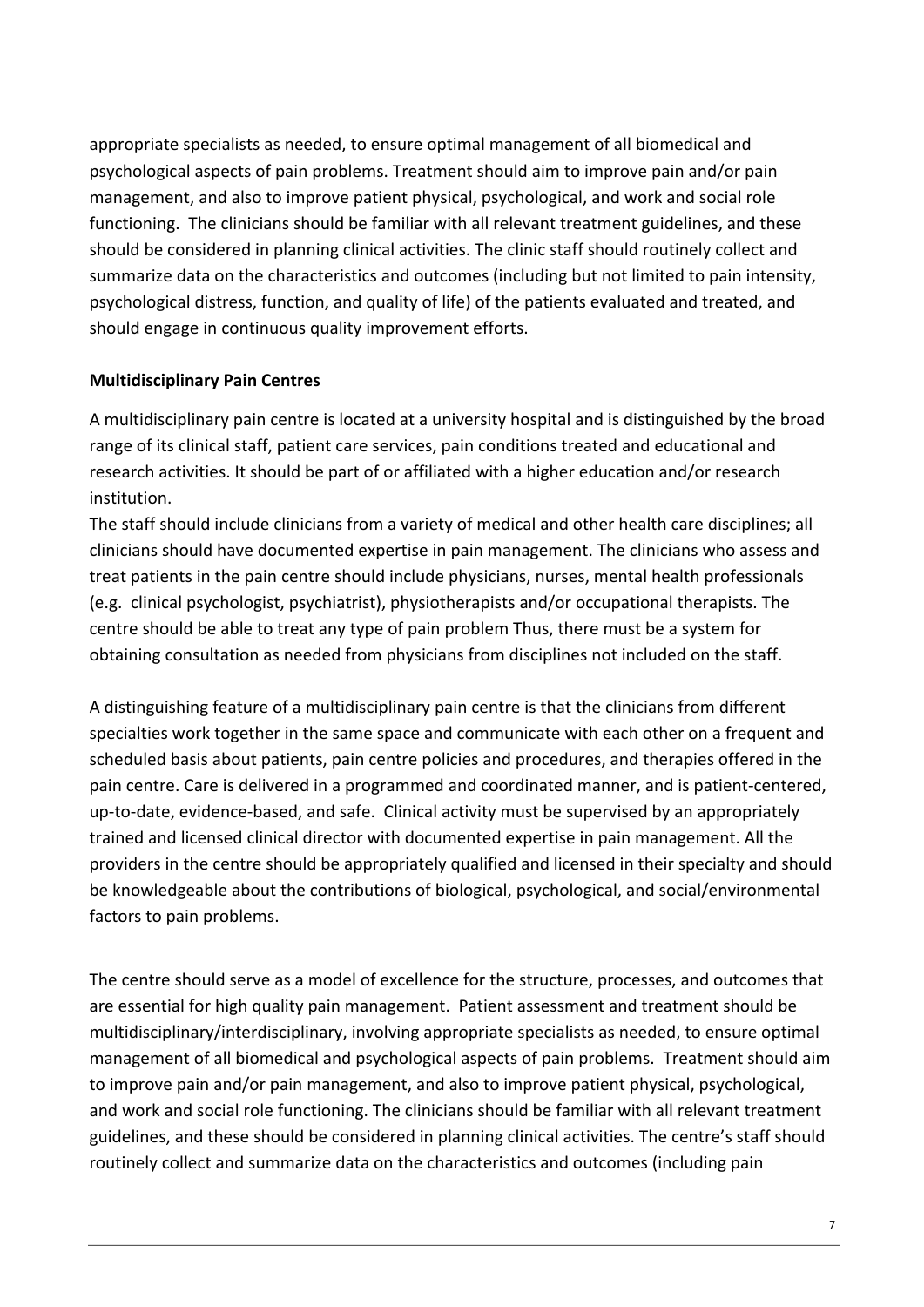intensity, psychological distress, function, and quality of life) of the patients evaluated and treated, and should engage in continuous quality improvement efforts.

The centre should be committed to advancing and applying current scientific knowledge related to pain, and to disseminating relevant information to patients, other health care providers and organizations, and the public at large, in order to improve the quality of pain management across the continuum of care. As the experts in pain management, the centre's staff is expected to act to improve pain management in local, regional, and national health care services. It is also expected that the centre provide educational activities and training in multidisciplinary pain management for clinicians from multiple disciplines (e.g. physicians of different specialties, clinical psychologists, nurses, physical therapists). Ideally, training should be provided at undergraduate, graduate, and postdoctoral/post specialist levels.

The centre should be actively engaged in research, ideally playing a leadership role. The centre should contribute to the evidence base for the treatment and management of pain, and train future pain researchers.

# **Classified pain units in the Nordic countries**

Pain treatment units are constantly changing. Therefore, it is not possible to keep an up-dated list. The students' clinical training at specific departments or institutions shall be approved by the faculty.

# **The requirements to be a pain specialist**

The most basic requirement for someone wanting to be a specialist in pain is an interest in both the phenomenon of pain and pain patients. Those patients with pain, especially chronic pain, are a difficult and needy group and not typical of those with chronic pain in a general population. To treat them, understanding of the individual with pain is important and takes time and patience. Current single modality treatments from invasive methods to pharmacology to psychological methods to rehabilitation are not very effective when used alone.

An individual's medical background or specialty is not the most important qualification. Prominent clinical researchers and other experts in pain come from various backgrounds, e.g. anesthesiology, rehabilitation, neurosurgery, neurology, internal medicine, psychiatry, psychology, etc. What is common is a burning interest in chronic pain and pain patients.

To function well as a pain specialist, the physician needs to step back a bit from a specialty focus. There are those that will use a single modality for all patients, i.e. spinal cord stimulation, opioids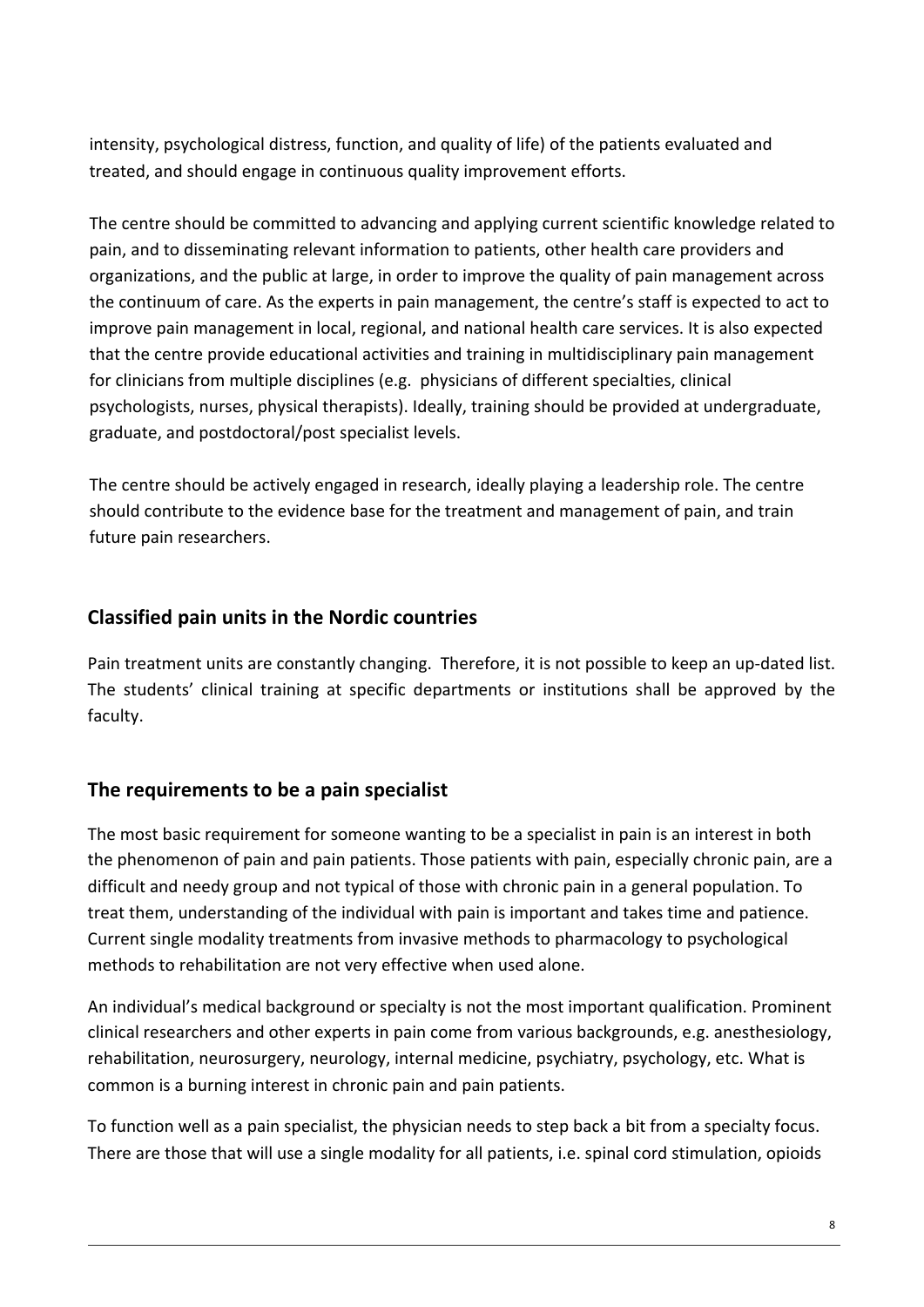or medications for neuropathic pain, nerve blocks, acupuncture, etc. Those are not pain specialists. A pain specialist is first and foremost a physician and all evaluations of pain problems must be more global than just a focus on the body part that is painful. A thorough general physical examination with particular focus on the neurological and musculoskeletal systems is necessary for all patients. This helps not only the physician but gains trust with the patient who often has never had a thorough examination, sometimes, no examination at all before coming to a pain specialist.

The pain specialist must also be a good listener and be able to listen not only to the noise ("I hurt!"), but also to the music ("Because of my pain, things are not going well at home"). Much information from the psychosocial side comes with listening to the patient. A pain physician needs to have some knowledge and interest in the psychosocial variables that are always associated with the complaint of pain.

The next stage can be to focus on the specific aspects of one's specialty training that might be important for evaluation and/ or treatment of a particular patient. This may be the reason for the referral to a pain specialist but should not be the sole focus of the first visit.

Finally, if the pain specialist has a particular treatment modality that they use, such as spinal cord stimulation, addressing the appropriateness of this for a particular patient should be the final step. Since one size does not fit all, those who use a single modality without a careful history and physical examination cannot call themselves a pain specialist. Those clinicians are uni-dimensional and pain, both chronic and acute, is never a uni-dimensional problem. Pain must always be approached as a biopsychosocial phenomenon.

## **Purpose of the educational programme**

The course is an inter-disciplinary course that contains fundamental information for all medical specialties interested in the management of pain of all types and from all sources.

The emphasis is on recognizing that pain is a biopsychosocial phenomenon and that successful diagnosis and especially treatment of chronic pain should focus on the bio-, the psycho- and the social components. Each of these areas is addressed in the course without emphasizing which is most important. The importance of these three aspects of all pain, acute, chronic and cancer related is dependent on the individual patient. Those completing the course should have adequate theoretical and practical training to evaluate these different pain components and be conversant with the appropriate therapies although the participants' actual practice is not likely to be all inclusive.

The course addresses the basic science, animal and clinical research as background to more practical issues that are addressed in group sessions with patient cases to provide a forum to apply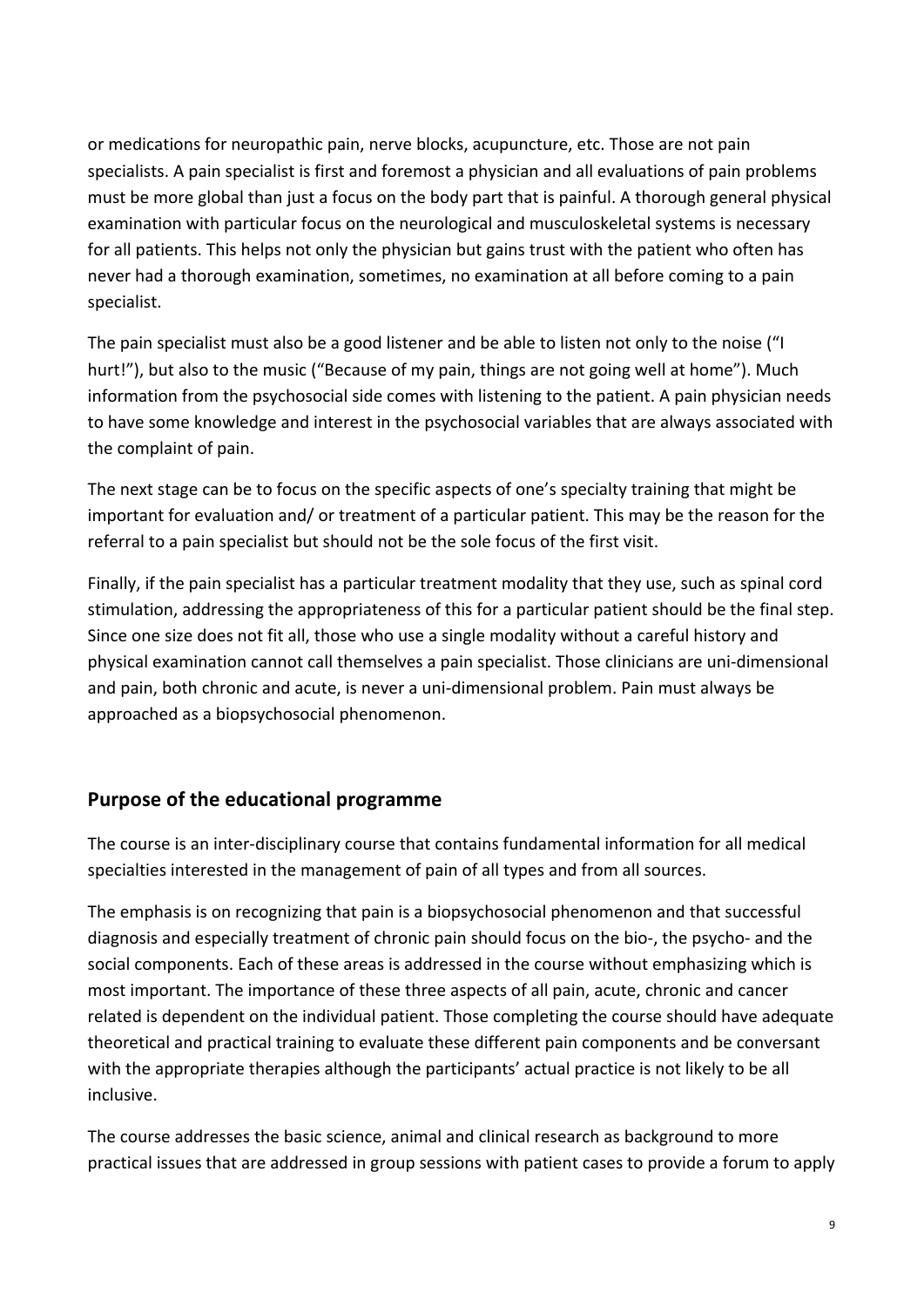the lecture material. The clinical training beyond the lecture sessions is to ensure supervised contact with a broad selection of pain problems in an academic setting to provide practical experience. The research project is to provide hands on experience with the practical aspects of clinical research through actual involvement. The majority are encouraged to have a research project. A minority with no research experience and no local support for clinical research can focus on an in-depth literature analysis and review for a critical appraisal of the positive and negative aspects of the research behind the practice of pain medicine.

# **Description of the educational programme**

The course is a post specialist course for Nordic physicians with the intention to have a high level educational impact. Some basic knowledge of the pain area is considered to be a part of the student's background.

## **A: The theoretical courses**

Five theoretical courses lasting three days will be arranged in the Nordic countries.

One lecture will typically consist of 30 minutes presentation and 15 minutes discussion. Integrated group work sessions will also be included.

The courses will cover

- basic neurophysiology and neuroanatomy of pain
- epidemiology and evaluation of acute, chronic non-cancer and cancer-related pain
- pharmacological treatment of pain
- psychology and psychological treatment of pain
- multidisciplinary rehabilitation of chronic pain patients
- interventional treatment of pain
- pain in special patient groups
- ethics of pain management and research
- clinical research, reading literature, evidence-based medicine

## **Course no. 1. Stockholm/Uppsala**

Basics of pain management

Introduction to the field of pain medicine and the multidisciplinary concept including rehabilitation

Physiology and neuroanatomy of pain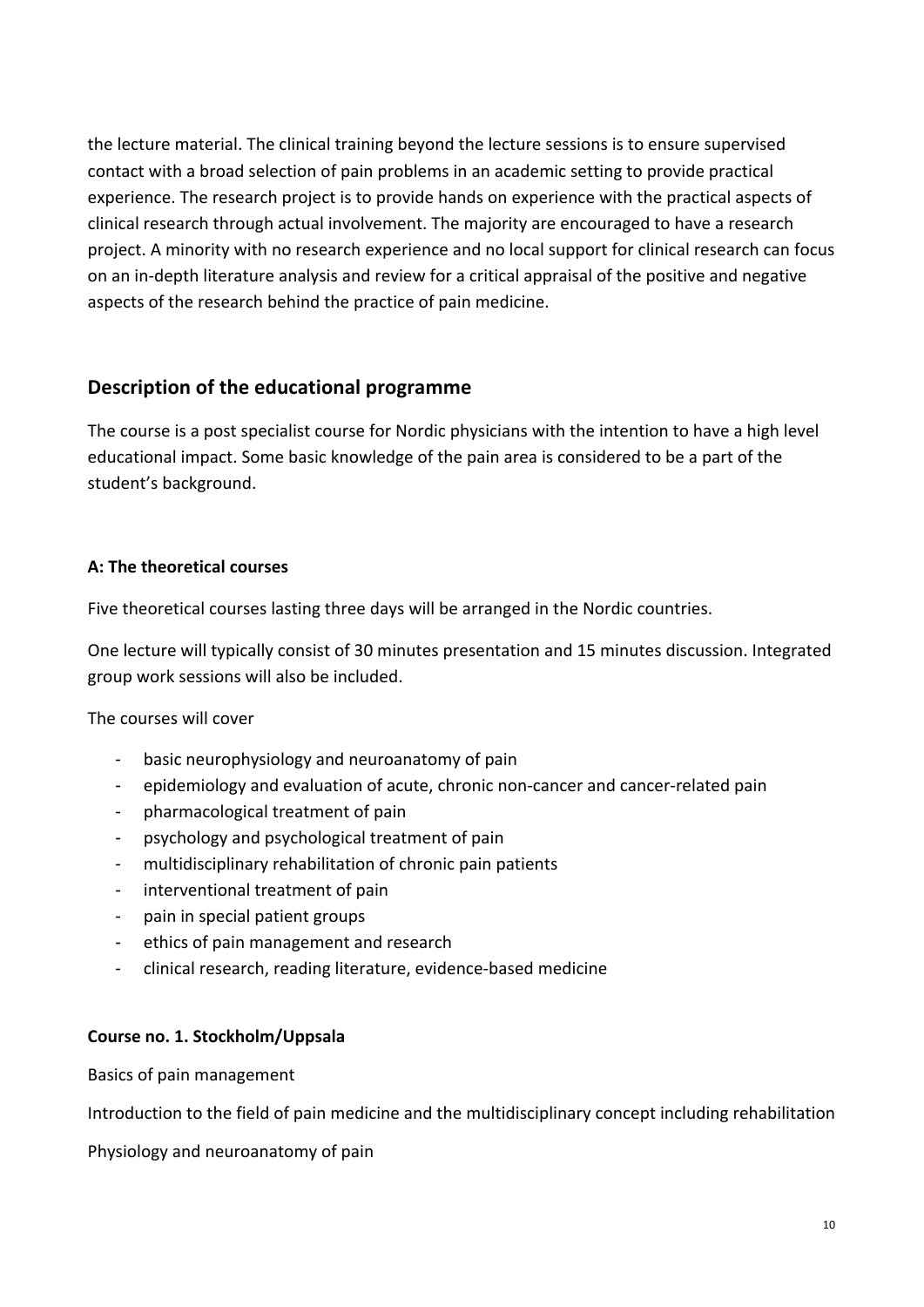| Pain analysis                                         |
|-------------------------------------------------------|
| Epidemiology of pain                                  |
| Transition from acute to chronic pain                 |
| Treatment menu (introduction)                         |
| Evidence based medicine, literature, clinical studies |
| Introduction to projects                              |

#### **Course no. 2. Helsinki**

Advanced pharmacological treatment of pain Opioids NSAIDS Neuropathic pain medications Cannabinoids Spinal analgesia Cancer pain Pain in cancer survivors Guided poster presentations of projects (all students)

#### **Course no. 3. Oslo**

- Different types of pain conditions
- Musculoskeletal pain including back pain and fibromyalgia
- Neuropathic pain
- Paediatric pain
- CRPS (chronic regional pain syndrome)
- Headache

Visceral pain (e.g. pancreatitis, pelvic/gynaecological and urological pain conditions, IBS (irritable bowel syndrome))

Neuromodulation, rTMS, radiofrequency ablation, neurosurgery, etc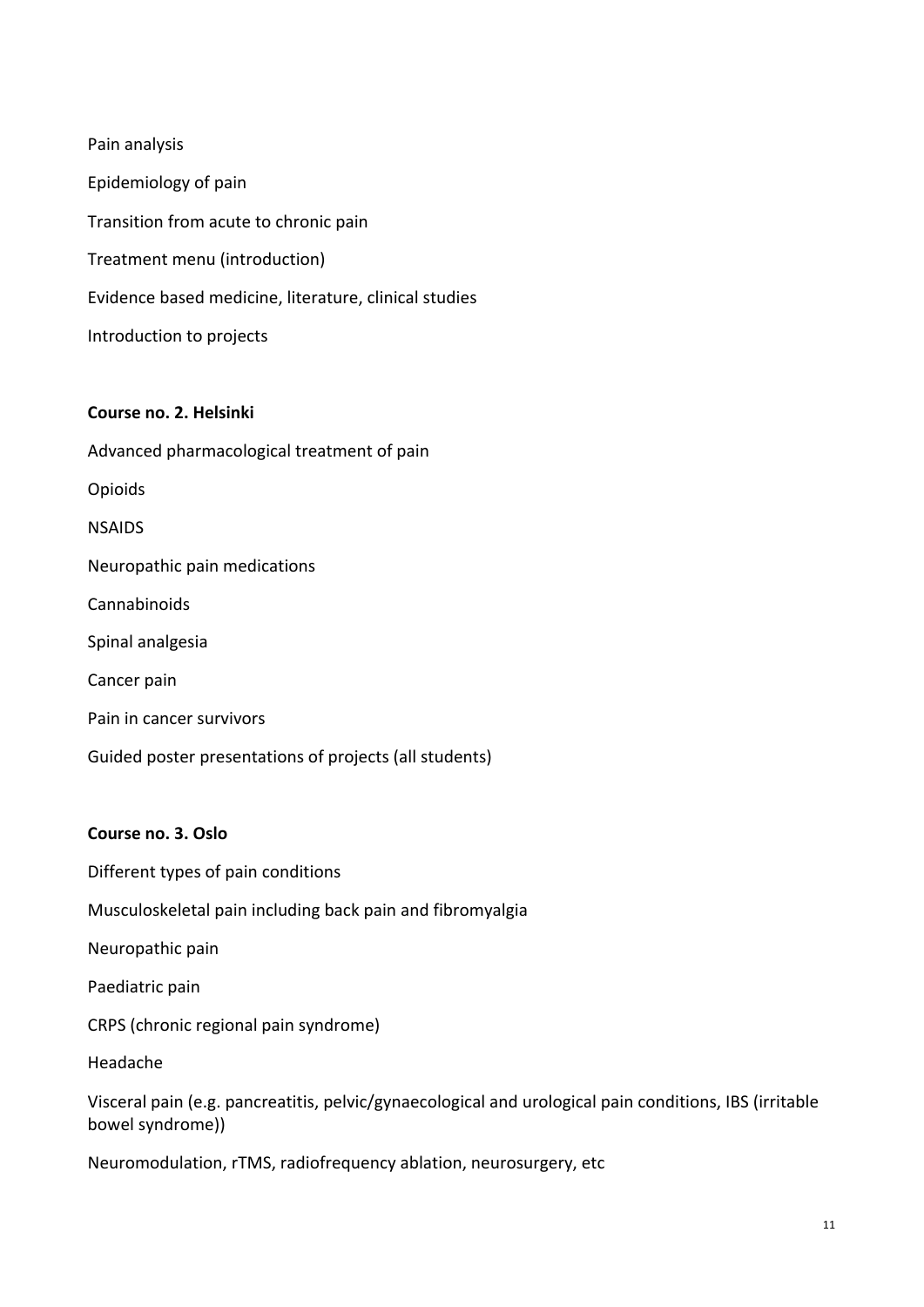Guided poster presentations of projects (all students)

Project presentations (those already finalized)

## **Course no. 4. Copenhagen**

The complex chronic pain patient Pain rehabilitation programs Comorbidities: psychological, sleep, physical function, etc. The doctor/patient relationship and communication with pain patient Acute and chronic pain Functional pain syndromes Addiction and pain Project presentations (those already finalized)

#### **Course no. 5. Reykjavik**

Presentation of the projects Pain in the sagas Psychology of pain and psychological treatment of pain Pain in the elderly Ethics in pain research and treatment

A look into the future

## **B: The scientific part of the education**

The research project will typically consist of running a smaller project or writing a survey or a similar task related to the pain area. The project shall be approved by the Faculty. The student shall have a local and a faculty tutor to monitor and ensure the progress of the project. This part should be finalised within the 2-year course period.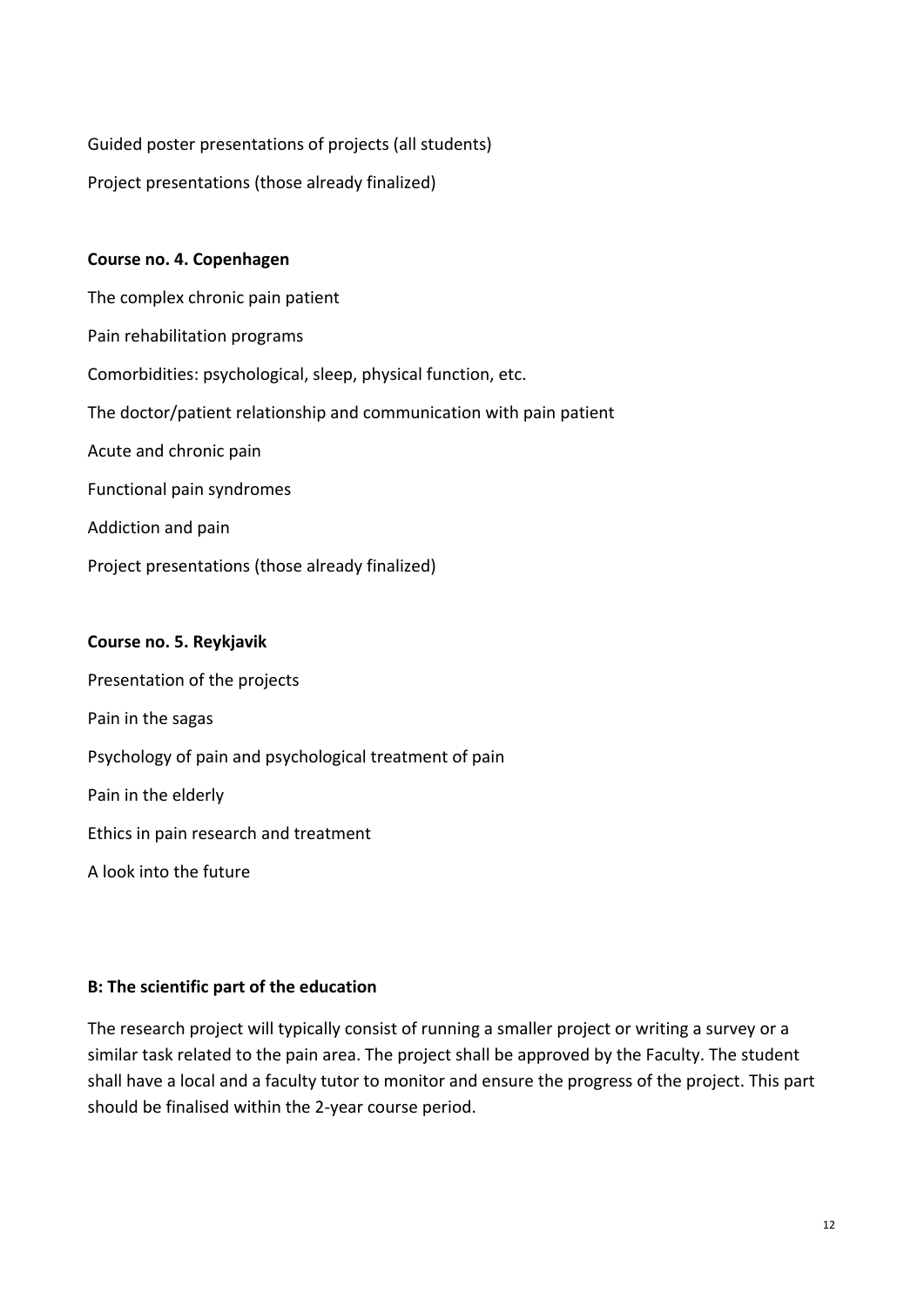During the course, interim presentation in guided poster sessions (during the  $2^{nd}$  and  $3^{rd}$  courses) with focus on the progress of the project, evaluated by the faculty, will take place. When the student has finalized his/her research project it shall be presented and approved at the latest during the last course.

Soon after the  $1<sup>st</sup>$  course, the title of the approved project shall be posted on the NAKOS website. An abstract of the finalized project shall be posted on the website no later than during course no. 5. This is mandatory for achieving the diploma.

## **C: The clinical training programme**

- Three months clinical training in a university based multidisciplinary pain clinic/centre is needed, during the 2 years course.
- The chairman of the student's home department has signed an agreement, to cover salary and housing if needed.
- A university hospital pain clinic/centre is the "host" and responsible for coordinating the training positions.
- A tutor shall be appointed from the university host clinic
- A written description of the suggested training programme (where, what and when?) shall be presented to the national SSAI Pain faculty soon after the first course, and then approved.

## **The 3 months clinical training shall** *ideally* **contain work with and contacts with:**

- An out-patient pain clinic/centre in a multidisciplinary milieu (regular contact with several medical and paramedical specialties involved in pain treatment, including psychology/psychiatry)
- In-hospital acute pain consultations (cancer pain, and all kinds of acute and chronic pain inpatients)
- Pain rehabilitation programmes (e.g. physical reactivation, group therapy, pain modulating programmes, multimodal treatment, paramedical teams)
- Neuromodulation
- Analysis and treatment of (analgesic) drug addiction in pain patients

If all these components required for a "full training programme" are not available in one single university pain clinic/centre (which is a common situation)

- The training may be done in several clinics inside or outside the university hospital
- But the "components" must be coordinated by the tutor from the university clinic
- This should be planned together with the SSAI pain student.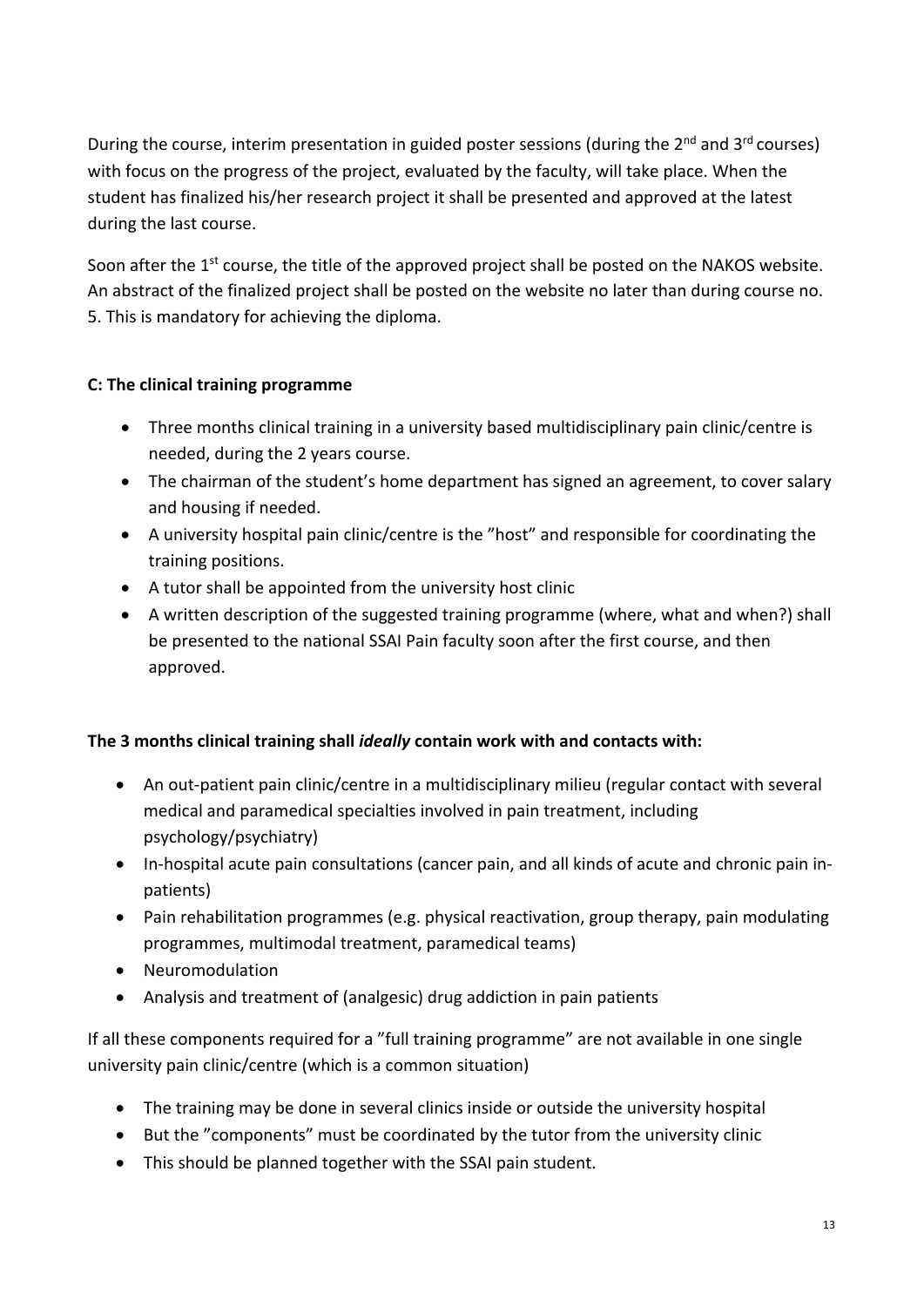Contact person in the SSAI pain faculty for questions concerning the clinical training period:

• The national representatives from your country.

# **Diploma**

To achieve the diploma, the student shall fulfil the following criteria:

1: Having participated in at least four of the five theoretical courses

2: Have finalized and presented a project approved by the faculty and at least with an abstract on the NAKOS website. Deadline is in the  $3^{rd}$  day of the  $5^{th}$  course.

3: Have had a clinical stay at a multidisciplinary pain centre/clinic lasting at least 3 months. The stay shall be approved by the supervising specialist at the department/departments and by the faculty.

Thereafter, the student will receive a Diploma in Advanced Pain Medicine signed by the President of SSAI and the Chairman of the Nordic Advanced Pain Medicine Course.

# **Practical issues**

## **Number of participants**

The educational programme is limited to 45 students. The target group is anaesthesiologists as well as specialists from other pain related specialities.

## **Language**

The language used during the course is English. The student shall be fluent in at least one of the Nordic languages and have mastered the English language sufficiently in speaking and writing.

## **Economy**

The fee for each theoretical course is DKK 7,000 (approximately 940 EURO). All expenses for the education, travel and accommodation must be covered by the student's home department or by the student personally.